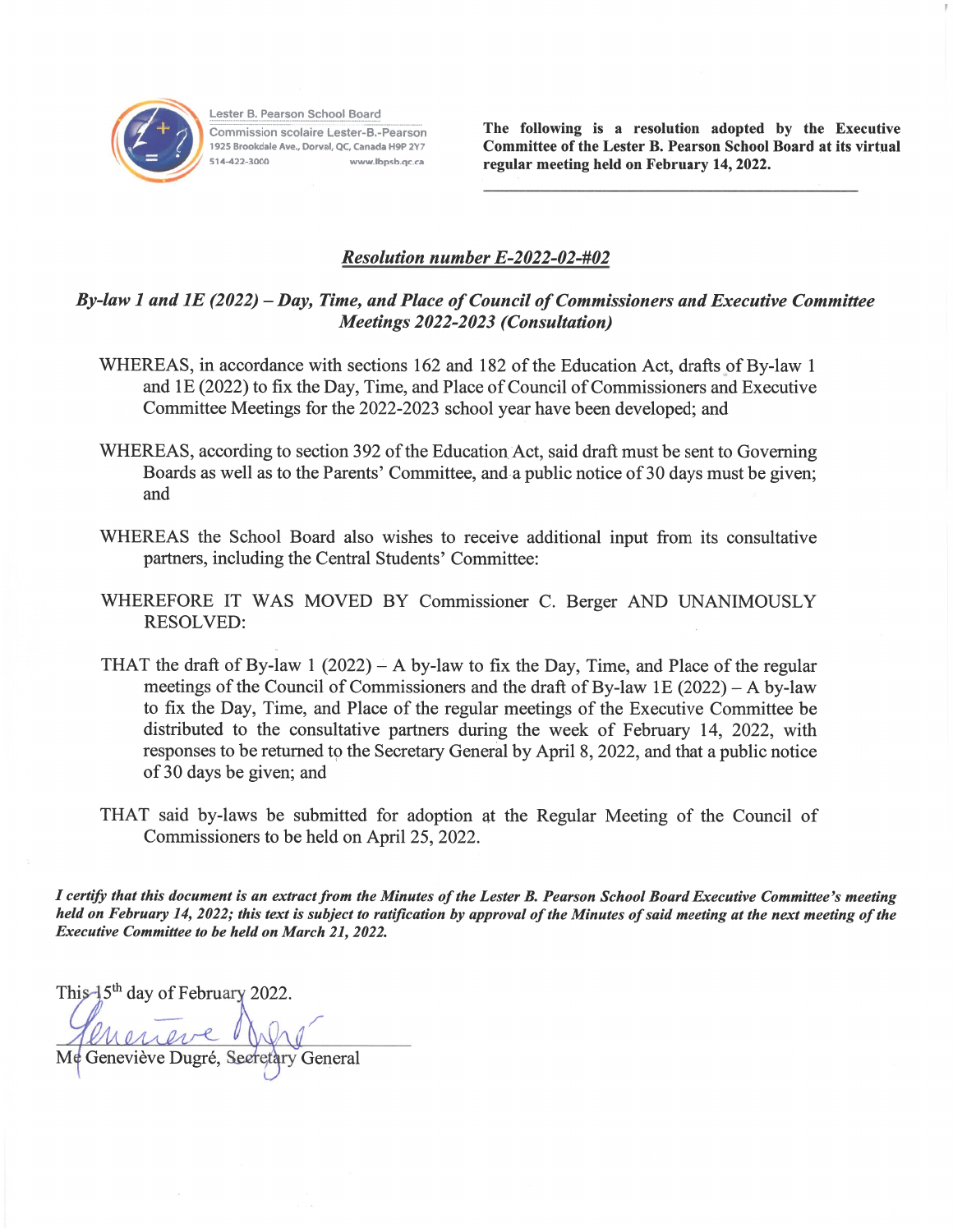

## **BY-LAW 1 (2022): TO FIX THE DAY/TIME/PLACE OF REGULAR MEETINGS OF THE COUNCIL OF COMMISSIONERS OF THE LESTER B. PEARSON SCHOOL BOARD**

- Article 1 Public meetings of the Council of Commissioners of the Lester B. Pearson School Board are normally held on the last Monday of each month (exceptions to this rule are specified in the calendar). These meetings shall be held in the Board Room\* (C101) at 1925 Brookdale Avenue, Dorval, and shall commence at 7:30 p.m.
	- \* EXCEPTION: DUE TO THE COVID-19 PANDEMIC, MEETINGS MAY BE HELD BY VIRTUAL MEANS IN ACCORDANCE WITH THE APPLICABLE HEALTH MEASURES. IN SUCH INSTANCE, A PUBLIC NOTICE WILL BE POSTED ON THE WEBSITE PROVIDING THE LINK TO THE VIRTUAL MEETING.
- Article  $2 -$  The necessity of holding a meeting during the month of July, by special meeting, will be at the discretion of the Council of Commissioners. At any point during the school year, the Council of Commissioners may call special meetings in accordance with s. 163 EA.

Article 3 – For the 2022-2023 school year, the dates of regular meetings of the Council of Commissioners shall be:

| 2022                                    | 2023                       |
|-----------------------------------------|----------------------------|
|                                         |                            |
| <b>Monday, August 29</b>                | <b>Monday, January 30</b>  |
| <b>Monday, September 19 (exception)</b> | <b>Monday, February 27</b> |
| <b>TUESDAY, November 1 (exception)</b>  | <b>Monday, March 27</b>    |
| <b>Monday, November 28</b>              | <b>Monday, April 24</b>    |
| <b>Monday, December 12 (exception)</b>  | Monday, May 29             |
|                                         | <b>Monday</b> , June 26    |